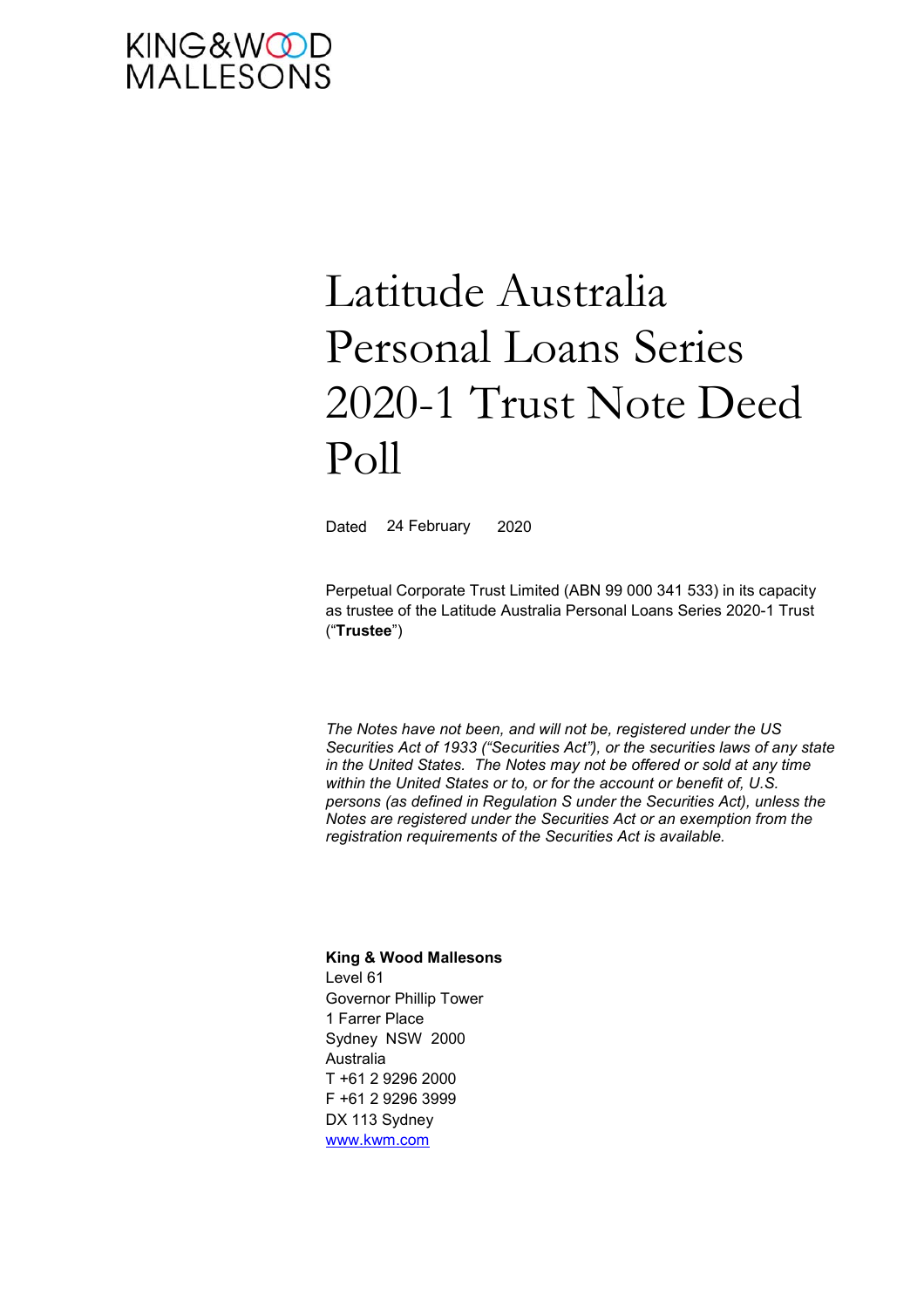**Contents** 

| <b>Details</b>                    | $\mathbf{2}$                                 |                           |
|-----------------------------------|----------------------------------------------|---------------------------|
| <b>General terms</b>              | 3                                            |                           |
| 1                                 | Interpretation                               | 3                         |
| 1.1                               | Incorporated definitions                     | $\ensuremath{\mathsf{3}}$ |
| 1.2                               | <b>Definitions</b>                           | $\ensuremath{\mathsf{3}}$ |
| 1.3                               | Interpretation                               | 3                         |
| $\mathbf{2}$                      | <b>The Notes</b>                             | 3                         |
| 2.1                               | <b>Creation of Notes</b>                     | 3                         |
| 2.2                               | Undertaking to pay                           | $\ensuremath{\mathsf{3}}$ |
| 2.3                               | Compliance with laws                         | 3                         |
| 3                                 | <b>Rights and obligations of Noteholders</b> | 4                         |
| 3.1                               | Benefit and entitlement                      | 4                         |
| 3.2                               | Rights independent                           | 4                         |
| 3.3                               | Noteholders bound                            | 4                         |
| 4                                 | <b>Limited recourse against Trustee</b>      | $\overline{\mathbf{4}}$   |
| 5                                 | <b>General</b>                               | 4                         |
| 5.1                               | Governing law and jurisdiction               | 4                         |
| 5.2                               | Serving documents                            | $\overline{4}$            |
| <b>Schedule 1 - Conditions</b>    | 5                                            |                           |
| <b>Schedule 2 - Note Transfer</b> | 18                                           |                           |
| <b>Signing page</b>               | 19                                           |                           |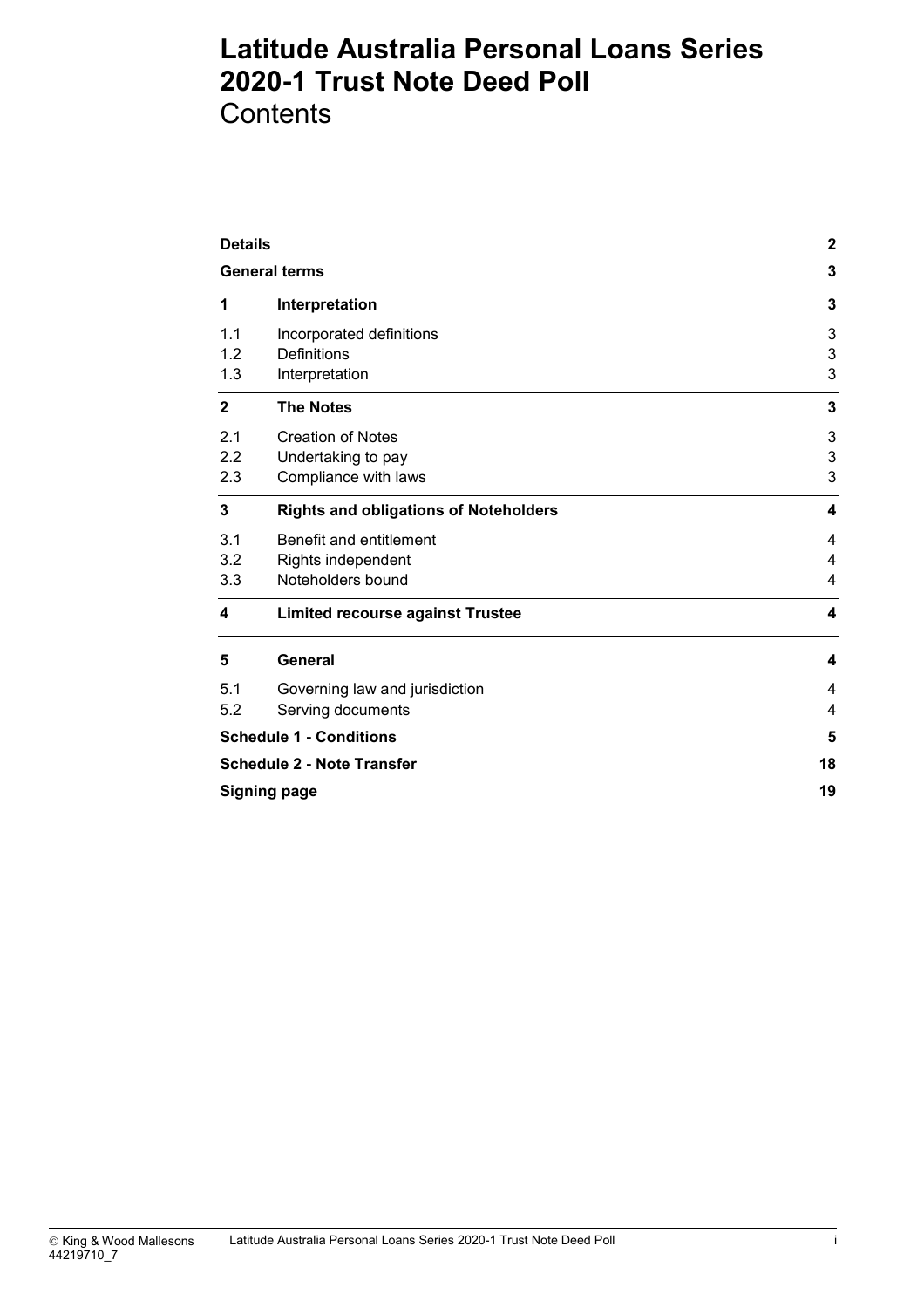Details

| <b>Parties</b>       | <b>Trustee</b>   |                                                                            |
|----------------------|------------------|----------------------------------------------------------------------------|
| Trustee              | Name             | <b>Perpetual Corporate Trust Limited</b>                                   |
|                      | <b>ABN</b>       | 99 000 341 533                                                             |
|                      | Capacity         | as trustee of the Latitude Australia Personal<br>Loans Series 2020-1 Trust |
|                      | Address          | Level 18, 123 Pitt Street, Sydney NSW 2000                                 |
|                      | Email            | SecuritisationOps@perpetual.com.au                                         |
|                      | Attention        | Manager, Transaction Management Trust and<br><b>Fund Services</b>          |
| <b>Beneficiaries</b> | Each Noteholder  |                                                                            |
| Date of deed<br>poll | See Signing page |                                                                            |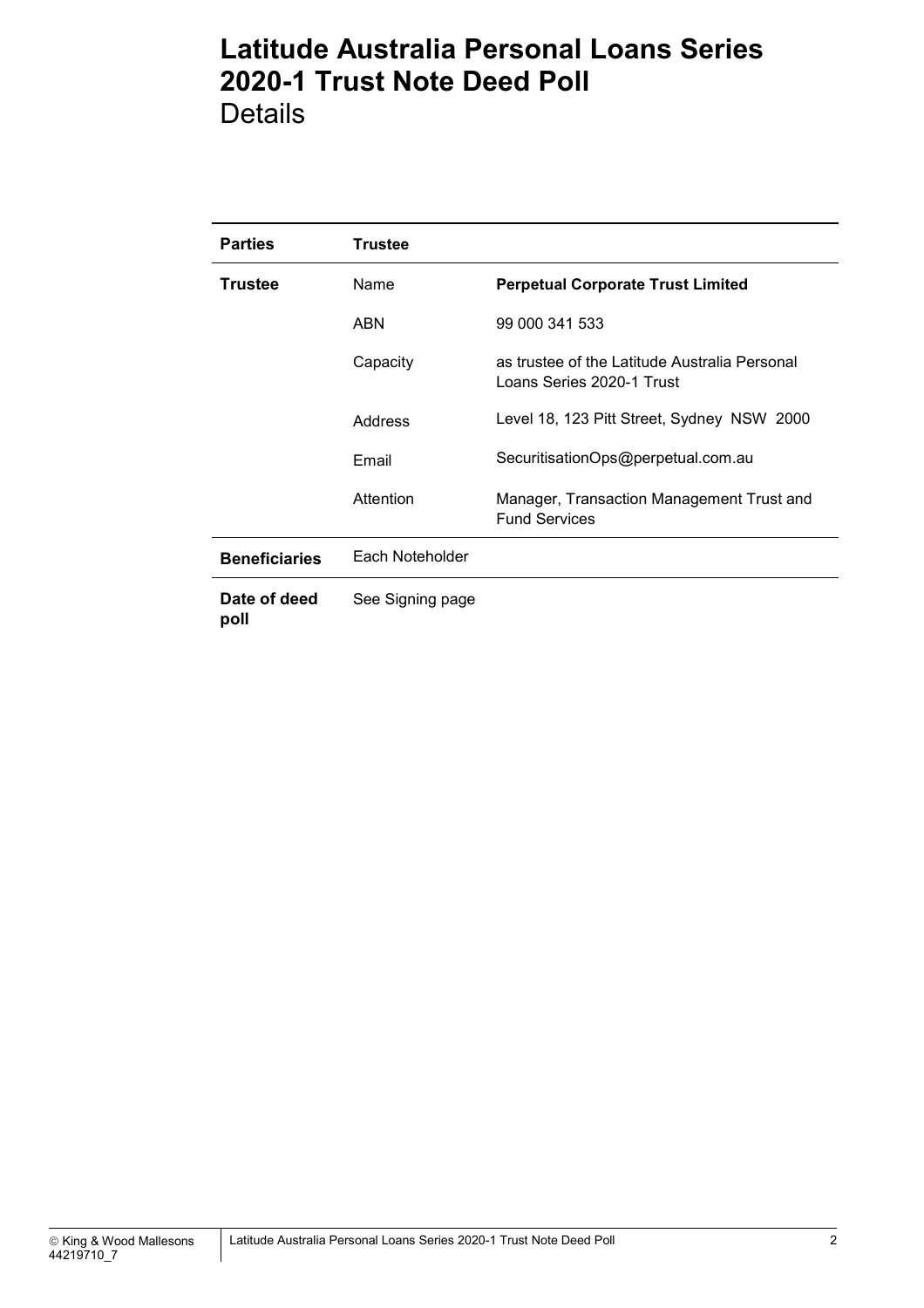General terms

## **1 Interpretation**

#### **1.1 Incorporated definitions**

A term which has a defined meaning in the Master Definitions and Construction Deed or the Conditions has the same meaning when used in this deed poll unless it is expressly defined in this deed poll, in which case the meaning in this deed poll prevails.

#### **1.2 Definitions**

These meanings apply unless the contrary intention appears:

**Conditions** means the conditions applying to the Notes as set out in Schedule 1.

**Details** means the section of this deed poll headed "Details".

**Master Definitions and Construction Deed** means the deed entitled "Latitude Australia Personal Loans Series 2020-1 Trust Master Definitions and Construction Deed" dated 18 February 2020 and signed by, among others, the Trustee.

#### **1.3 Interpretation**

Clauses 1.2 ("*Interpretation*") to 1.5 ("*Capacity*") of the Master Definitions and Construction Deed and 6.1 ("Awareness of certain events") of the Master Security Trust Deed apply to this deed poll.

## **2 The Notes**

#### **2.1 Creation of Notes**

The obligations of the Trustee under the Notes of the Trust are constituted by, and owing under, this deed poll.

#### **2.2 Undertaking to pay**

The Trustee irrevocably undertakes with each Noteholder to:

- (a) pay principal, any interest and any other amounts payable in respect of each Note of the Trust held by the Noteholder in accordance with the Conditions of the Note; and
- (b) comply with the other Conditions of each Note of the Trust.

#### **2.3 Compliance with laws**

The Trustee, on the direction of the Trust Manager, may only issue Notes if:

(a) the offer or invitation giving rise to the issue is not: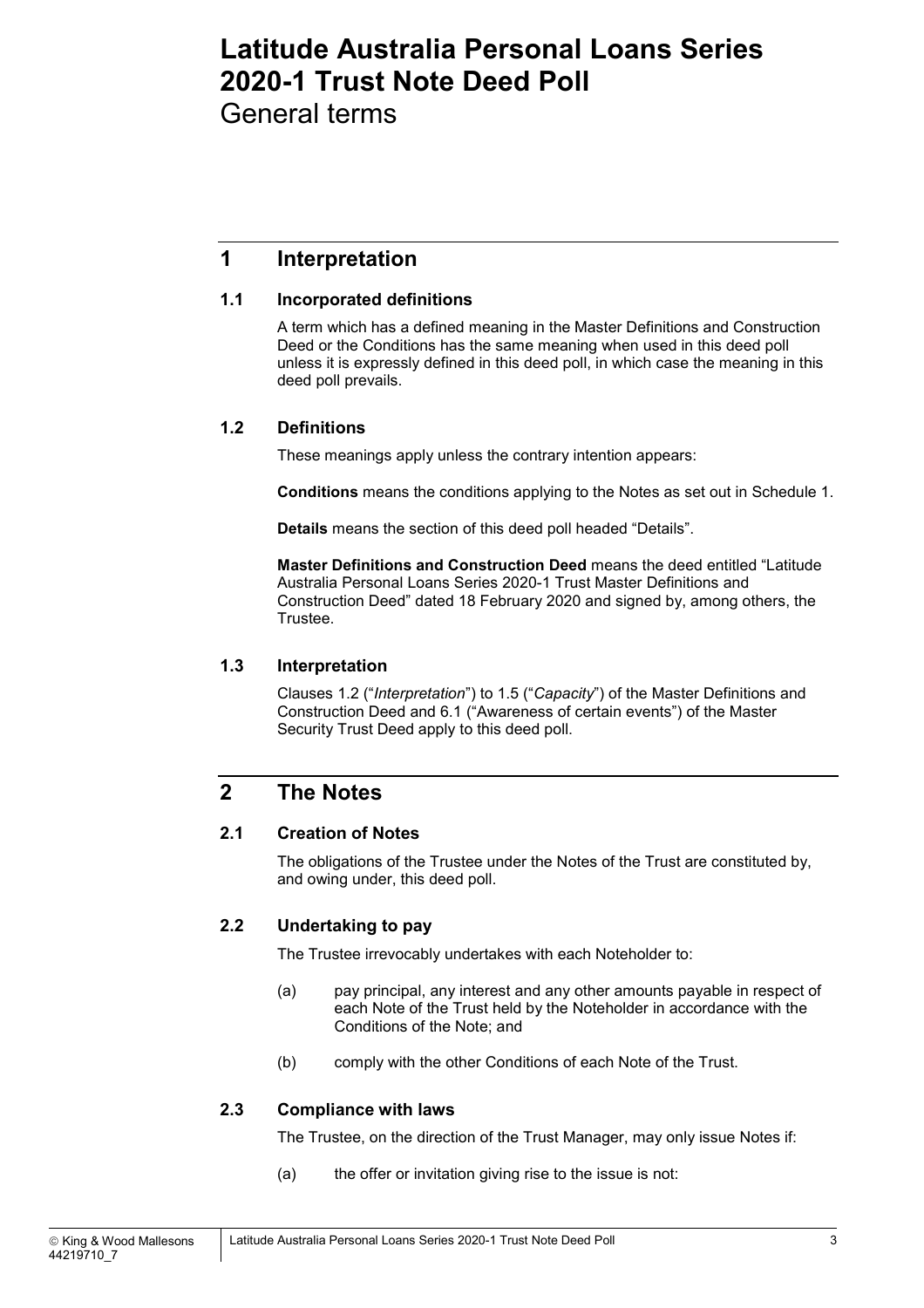- (i) an offer or invitation which requires disclosure to investors under Part 6D.2 of the Corporations Act; or
- (ii) an offer or invitation to a retail client for the purposes of Chapter 7 of the Corporations Act; and
- (b) the issue complies with any applicable law or directive of the jurisdiction where it takes place.

## **3 Rights and obligations of Noteholders**

#### **3.1 Benefit and entitlement**

Each Noteholder of the Trust has the benefit of, and is entitled to enforce, this deed poll even though it is not a party to this deed poll or may not be in existence at the time this deed poll is executed and delivered.

#### **3.2 Rights independent**

Subject to the Transaction Documents of the Trust, each Noteholder of the Trust may enforce its rights under this deed poll independently from each other Noteholder of the Trust and any other person.

#### **3.3 Noteholders bound**

The Notes of the Trust are issued on the condition that each Noteholder of the Trust (and any person claiming through or under a Noteholder of the Trust) is taken to have notice of, and is bound by, this deed poll (including the Conditions) and the other Transaction Documents in respect of the Trust.

## **4 Limited recourse against Trustee**

The Trustee's liability to the Noteholders of the Trust (and any person claiming through or under a Noteholder of the Trust) in connection with this deed poll and the other Transaction Documents of the Trust is limited in accordance with clause 2.1 ("*Trustee*") of the Master Definitions and Construction Deed.

## **5 General**

#### **5.1 Governing law and jurisdiction**

This deed poll is governed by the law in force in Victoria. The Trustee and each Noteholder submits to the non-exclusive jurisdiction of the courts of that place.

#### **5.2 Serving documents**

Without preventing any other method of service, any document in a court action in connection with this deed poll may be served on the Trustee by being delivered to or left at the Trustee's address for service of notices in accordance with clause 24.1 ("*Notices*") of the Master Trust Deed.

**EXECUTED** as a deed poll in favour of the Noteholders.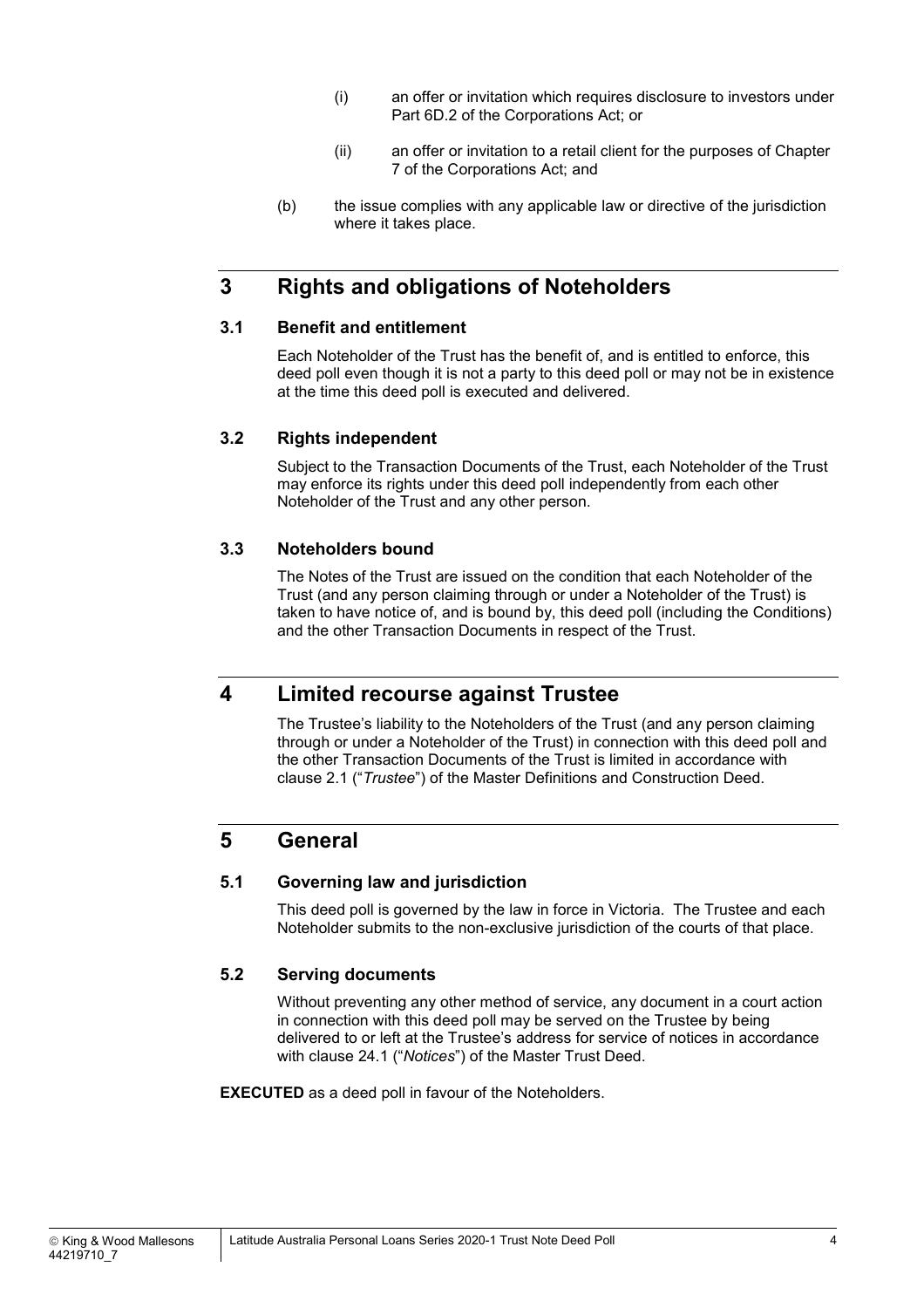Schedule 1 - Conditions

## **1 Interpretation**

#### **1.1 Incorporated definitions**

A term which has a defined meaning in the Master Definitions and Construction Deed has the same meaning when used in these conditions unless it is expressly defined in these conditions, in which case the meaning in these conditions prevails.

#### **1.2 Definitions**

In these conditions, these meanings apply unless the contrary intention appears:

**Bank Bill Rate** means, for a Note for an Interest Period:

- (a) the applicable Screen Rate on the Quotation Day for that Interest Period; or
- (b) if no Screen Rate is available for that Interest Period and it is not possible to calculate the Interpolated Screen Rate for that Interest Period, the rate specified in good faith by the Calculation Agent at or around that time on that Quotation Day, having regard, to the extent possible, to comparable indices then applicable to prime bank eligible securities of that tenor at that time.

The Bank Bill Rate will be expressed as a yield per cent. per annum to maturity, and if necessary, will be rounded up to the nearest fourth decimal place.

**Calculation Agent** means the Trust Manager.

**Call Option** means the option to redeem the Notes before the Maturity Date in accordance with condition 8.2 ("*Redemption of Notes - Call Option*").

**Call Option Date** means each Payment Date occurring after the last day of the Collection Period in which the aggregate of the Outstanding Principal Balance of all Acquired Receivables (as calculated on that last day of the Collection Period) is equal to or less than 10% of the Outstanding Principal Balance of all Acquired Receivables as at the Closing Date.

#### **Clearing System** means:

- (a) the Austraclear System; or
- (b) any other clearing system specified in the Cashflow Allocation Deed.

**Day Count Fraction** means, for the purposes of the calculation of interest for any period, the actual number of days in the period divided by 365.

**Interpolated Screen Rate** means in relation to the Bank Bill Rate, the rate which results from straight line interpolation between: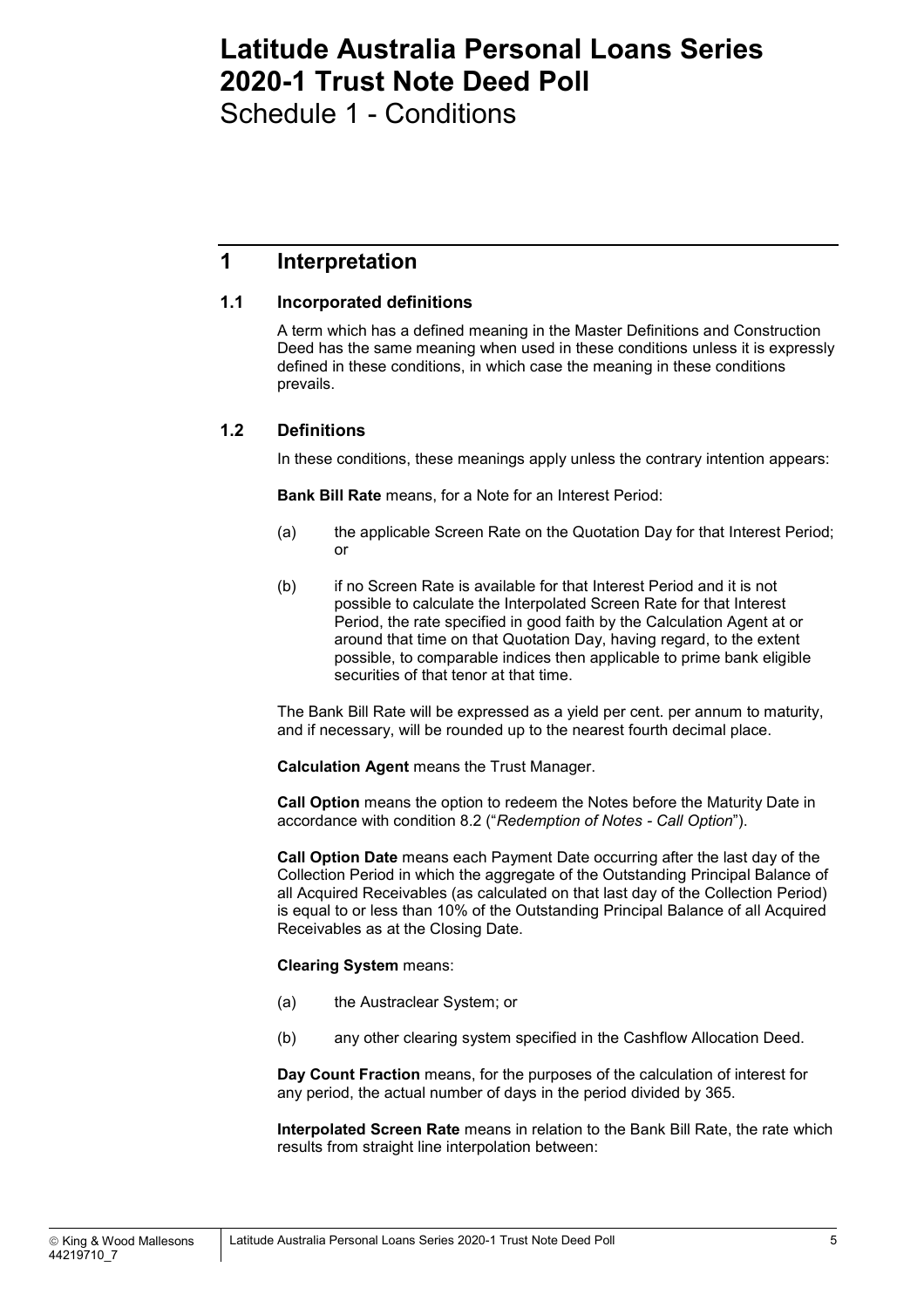- (a) the applicable Screen Rate for the longest period (for which that Screen Rate is available) which is less than the relevant Interest Period; and
- (b) the applicable Screen Rate for the shortest period (for which that Screen rate is available) which exceeds the relevant Interest Period.

**Interest Period** means in respect of a Note:

- (a) initially, the period from (and including) the Issue Date of that Note to (but excluding) the first Payment Date following that Issue Date; and
- (b) thereafter, each period from (and including) each Payment Date to (but excluding) the next following Payment Date.

**Interest Rate** means, for a Note, the interest rate (expressed as a percentage rate per annum) for that Note determined in accordance with condition 6.3 ("*Interest Rate*").

**Margin** means, in respect of a Class of Notes, the percentage rate per annum notified as such by the Trust Manager to the Trustee on or before the Issue Date of such Notes.

**Maturity Date** means the Payment Date in June 2028.

**Master Definitions and Construction Deed** means the deed entitled "Latitude Australia Personal Loans Series 2020-1 Trust Master Definitions and Construction Deed" dated 18 February 2020 and signed by, among others, the Trustee.

**Note** means a debt obligation issued or to be issued by the Trustee in respect of the Trust which is constituted by, and owing under, the Note Deed Poll, and the details of which are recorded in, and evidenced by entry in, the Note Register for the Trust.

**Note Deed Poll** means the document entitled "Latitude Australia Personal Loans Series 2020-1 Trust Note Deed Poll" dated on or about 24 February 2020 executed by the Trustee.

**Noteholder** means, for a Note, each person whose name is entered in the Note Register for the Trust as the holder of that Note. Subject to clause 12.5 ("*Notes lodged with Austraclear*") of the Master Trust Deed, if a Note is held in a Clearing System, references to the Noteholder of that Note include the operator of that Clearing System or its nominee, depository or common depository (in each case acting in accordance with the rules and regulations of the Clearing System).

**Record Date** means, for a payment due in respect of a Note of the Trust, the second Business Day immediately preceding the relevant Payment Date.

**Redemption Amount** means, on any day in respect of a Note an amount equal to the aggregate of:

- (a) the Invested Amount of that Note; and
- (b) all accrued and unpaid interest in respect of that Note,

on that day.

**Specified Office** means the address of the Trustee which is specified in the "Details" section of this deed poll (for so long as the Trustee is the Registrar) or any other address notified to Noteholders from time to time.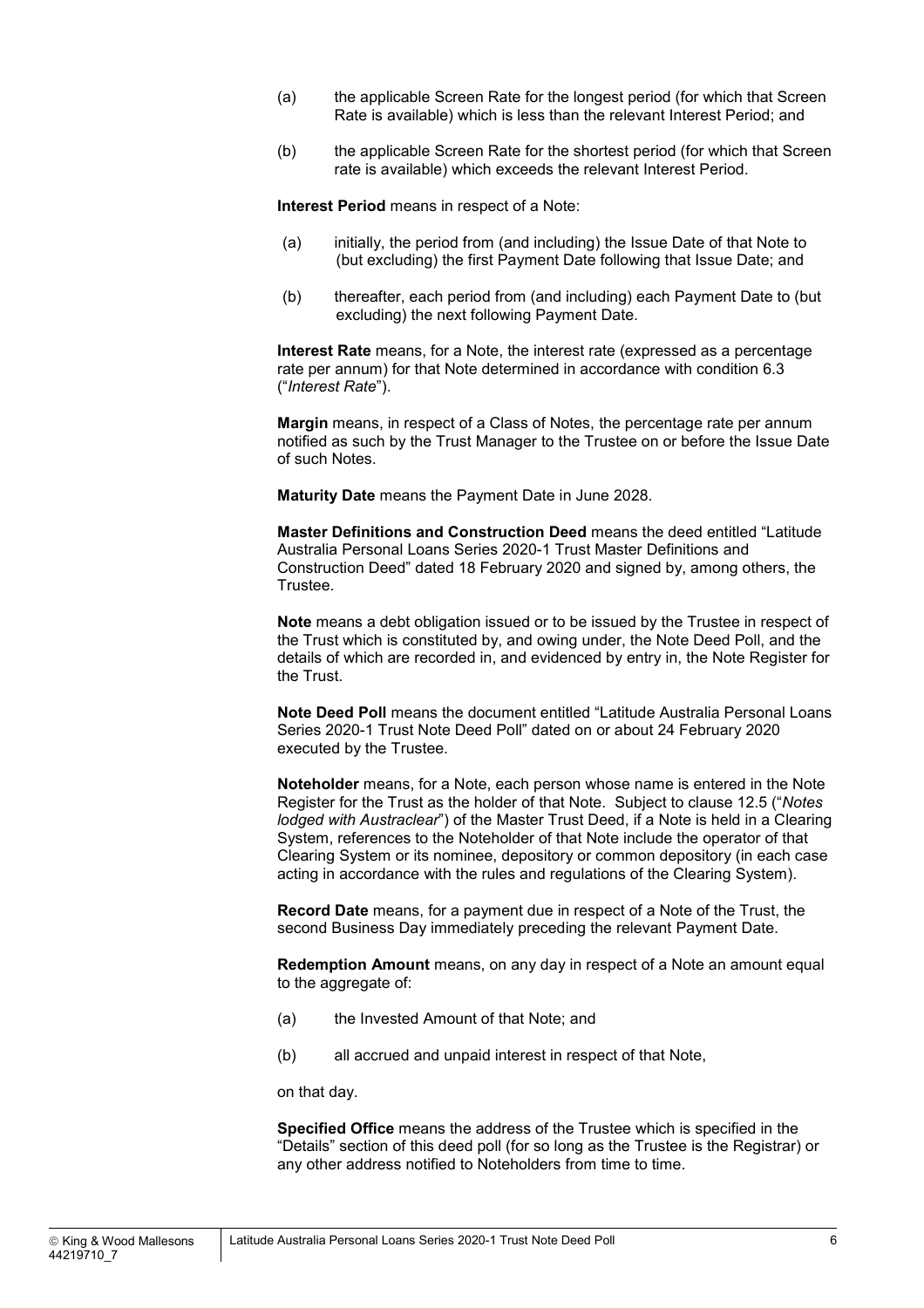**Step-up Margin** means, for a Class A-L Note, 0.25% per annum.

**Step-up Margin Date** means the first Call Option Date.

#### **1.3 Interpretation**

Clause 1.2 ("*References to certain general terms*") to clause 1.5 ("*Capacity*") of the Master Definitions and Construction Deed and clause 6.1 ("*Awareness of certain events*") of the Master Security Trust Deed apply to this document.

#### **1.4 Business Day Convention**

Unless the contrary intention appears, in these conditions a reference to a particular date is a reference to that date adjusted in accordance with the Business Day Convention.

### **2 General**

#### **2.1 Cashflow Allocation Deed**

Notes are issued on the terms set out in these conditions and the Cashflow Allocation Deed. If there is any inconsistency between these conditions and Cashflow Allocation Deed, the Cashflow Allocation Deed prevails.

Notes are issued in 8 Classes.

The following 7 Classes of Notes will be issued on the Closing Date:

- (a) Class A-S Notes;
- (b) Class A-L Notes;
- (c) Class B Notes;
- (d) Class C Notes;
- (e) Class D Notes;
- (f) Class E Notes; and
- (g) Seller Notes.

Redraw Notes may also be issued after the Closing Date in accordance with these conditions and the Cashflow Allocation Deed.

#### **2.2 Currency**

Notes are denominated in Australian dollars.

#### **2.3 Clearing Systems**

Notes may be held in a Clearing System. If Notes are held in a Clearing System, the rights of each Noteholder and any other person holding an interest in those Notes are subject to the rules and regulations of the Clearing System. The Trustee is not responsible for anything the Clearing System does or omits to do.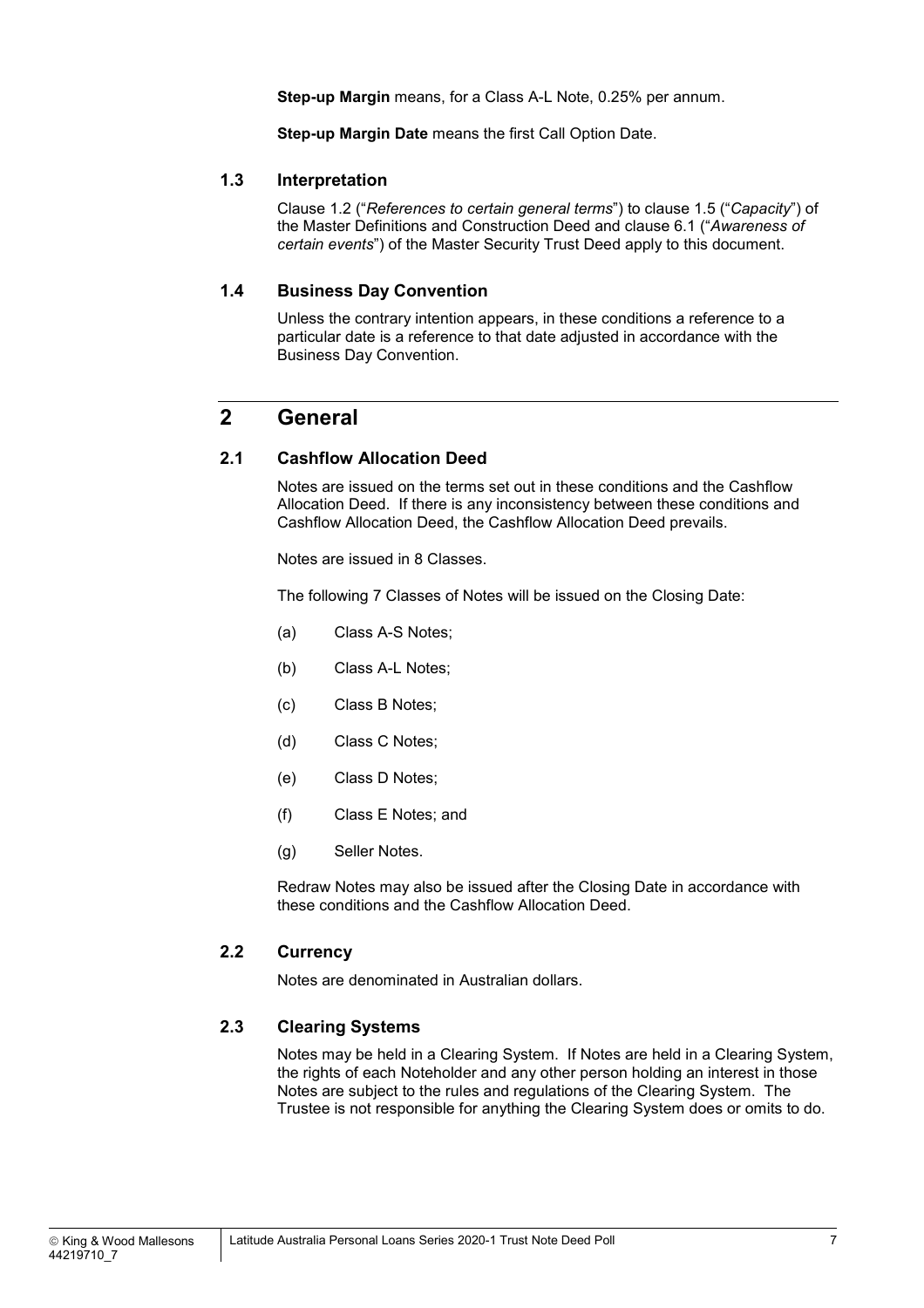## **3 Form**

#### **3.1 Constitution**

Notes are debt obligations of the Trustee constituted by, and owing under, the Note Deed Poll and the Cashflow Allocation Deed.

#### **3.2 Registered form**

Notes are issued in registered form by entry in the Note Register.

No certificates will be issued in respect of any Notes unless the Trust Manager determines that certificates should be issued or they are required by law.

#### **3.3 Effect of entries in Note Register**

Each entry in the Note Register in respect of a Note constitutes:

- (a) an irrevocable undertaking by the Trustee to the Noteholder to:
	- (i) pay principal, any interest and any other amounts payable in respect of the Note in accordance with these conditions; and
	- (ii) comply with the other conditions of the Note; and
- (b) an entitlement to the other benefits given to the Noteholder in respect of the Note under these conditions.

#### **3.4 Note Register conclusive as to ownership**

Entries in the Note Register in relation to a Note are conclusive evidence of the things to which they relate (including that the person entered as the Noteholder is the owner of the Note or, if two or more persons are entered as joint Noteholders, that they are the joint owners of the Note) subject to correction for fraud, error or omission. The Trustee's obligations in relation to such Notes will become effective on inscription in the Note Register of the details for those Notes in accordance with clause 12 ("*Note Register*") of the Master Trust Deed.

#### **3.5 Non-recognition of interests**

Except as ordered by a court of competent jurisdiction or required by law, the Trustee must treat the person whose name is entered as the Noteholder of a Note in the Note Register as the owner of that Note.

No notice of any trust or other interest in, or claim to, any Note will be entered in the Note Register. The Trustee need not take notice of any trust or other interest in, or claim to, any Note, except as ordered by a court of competent jurisdiction or required by law.

This condition applies whether or not a Note is overdue.

#### **3.6 Joint Noteholders**

If two or more persons are entered in the Note Register as joint Noteholders of a Note, they are taken to hold the Note as joint tenants with rights of survivorship. However, the Trustee is not bound to register more than four persons as joint Noteholders of a Note.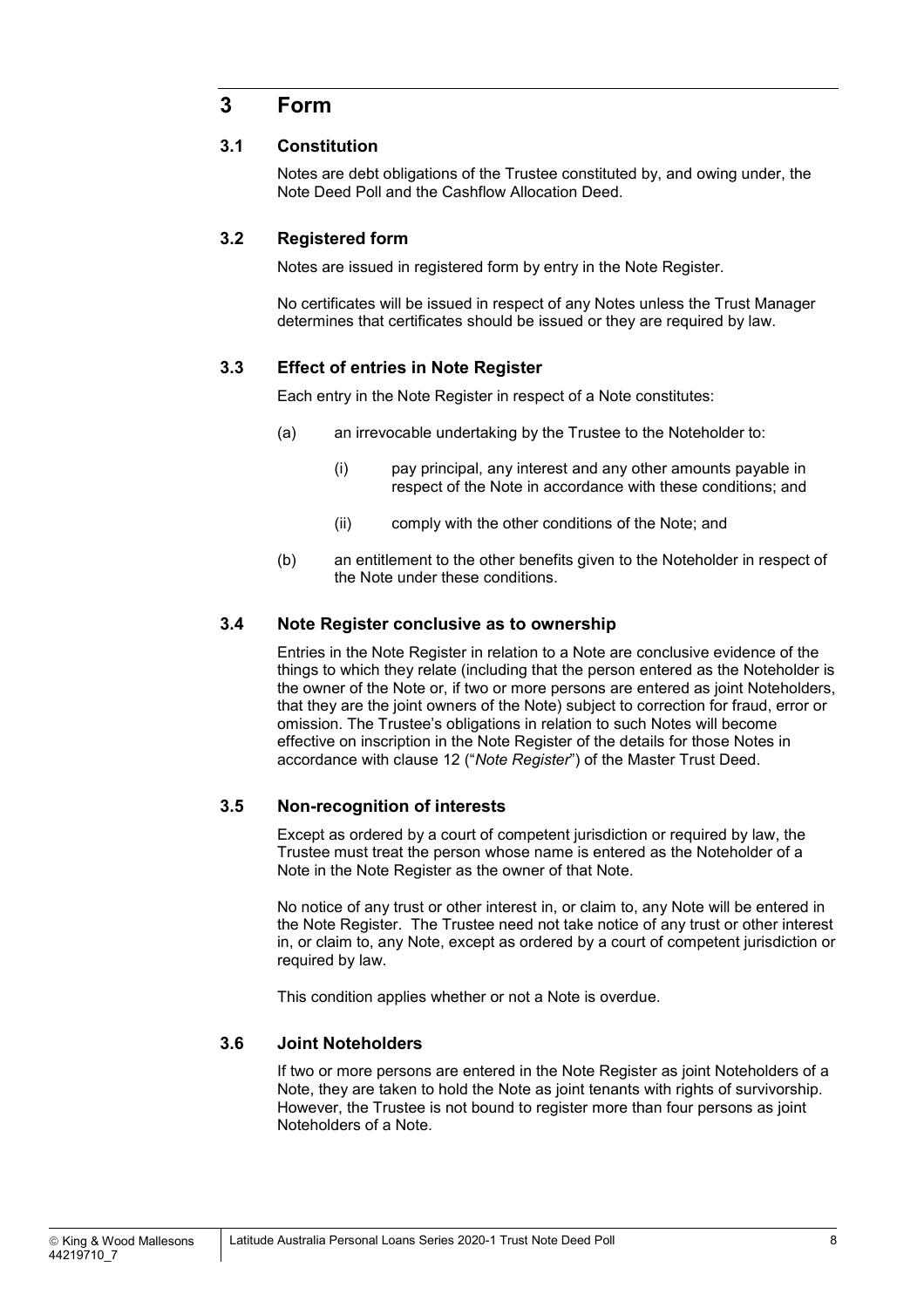#### **3.7 Inspection of Note Register**

On providing reasonable notice to the Registrar, a Noteholder will be permitted, during business hours, to inspect the Note Register. A Noteholder is entitled to inspect the Note Register only in respect of information relating to that Noteholder. The Registrar must make that information available to a Noteholder upon request by that Noteholder within one Business Day of receipt of the request.

#### **3.8 Notes not invalid if improperly issued**

No Note is invalid or unenforceable on the ground that it was issued in breach of this deed poll or any other Transaction Document.

#### **3.9 Location of the Notes**

The property in the Notes for all purposes is situated where the Note Register is located.

#### **4 Status**

#### **4.1 Status**

Notes are direct, secured, limited recourse obligations of the Trustee.

#### **4.2 Security**

The Trustee's obligations in respect of the Notes are secured by the General Security Agreement.

#### **4.3 Ranking**

The Notes of each Class rank equally amongst themselves.

There shall not be any discrimination or preference between Notes of a Class, or the corresponding Noteholders, for any reason, subject only to the Cashflow Allocation Deed and the terms of the other Transaction Documents.

The Classes of Notes rank against each other in the order set out in the Cashflow Allocation Deed.

## **5 Transfer of Notes**

#### **5.1 Transfer**

Noteholders may only transfer Notes in accordance with the Master Trust Deed, the Cashflow Allocation Deed and these conditions.

#### **5.2 Title**

Title to Notes passes when details of the transfer are entered in the Note Register**.**

#### **5.3 Transfers in whole**

Notes may only be transferred in whole.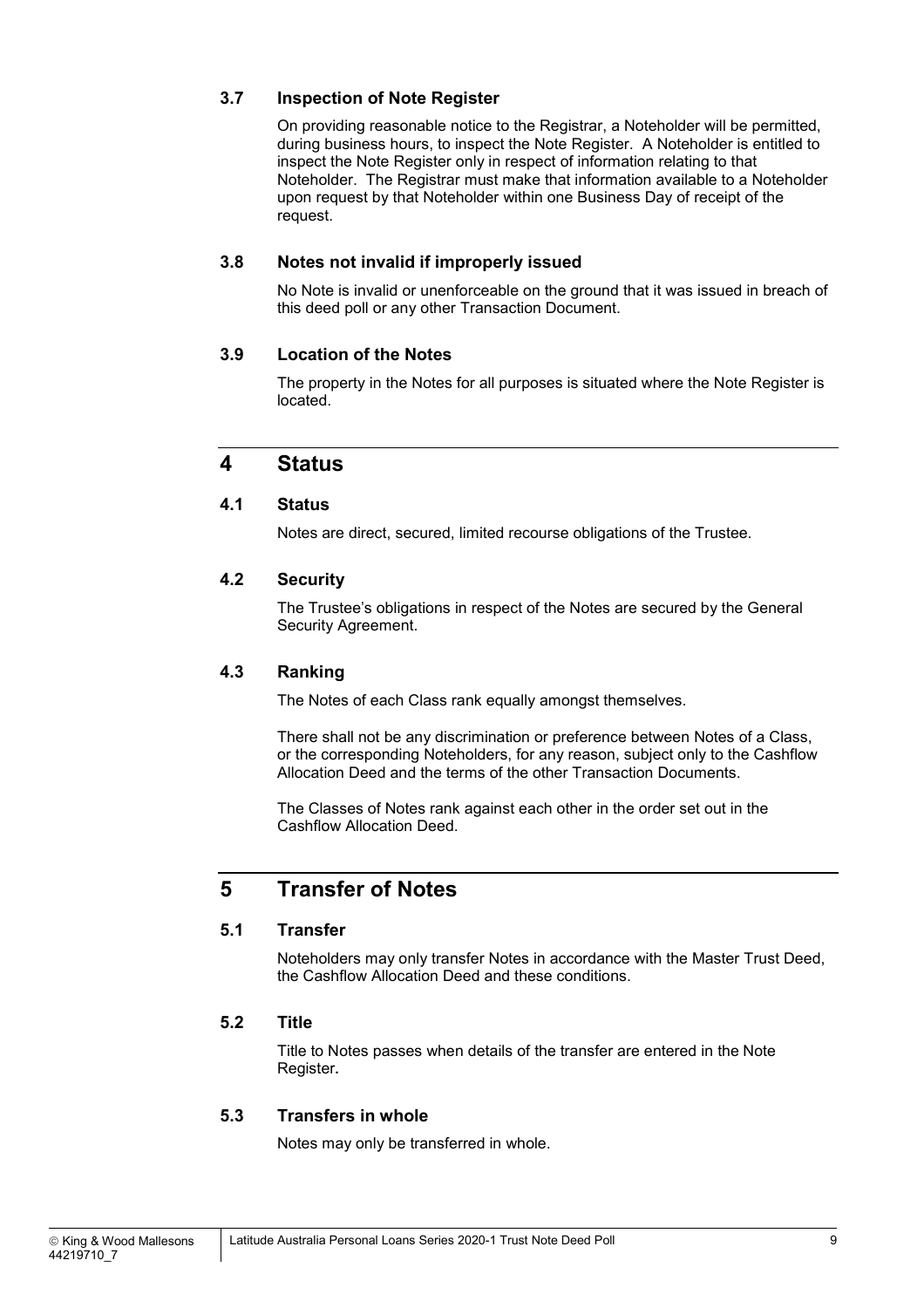#### **5.4 Compliance with laws**

Notes may only be transferred if:

- (a) the offer or invitation giving rise to the transfer is not:
	- (i) an offer or invitation which requires disclosure to investors under Part 6D.2 of the Corporations Act; or
	- (ii) an offer or invitation to a retail client for the purposes of Chapter 7 of the Corporations Act; and
- (b) the transfer complies with any applicable law or directive of the jurisdiction where the transfer takes place.

#### **5.5 No transfers to unincorporated associations**

Noteholders may not transfer Notes to an unincorporated association.

#### **5.6 Transfer procedures**

Interests in Notes held in a Clearing System may only be transferred in accordance with the rules and regulations of that Clearing System.

Notes not held in a Clearing System may be transferred by sending a transfer form to the Specified Office of the Registrar.

To be valid, a transfer form must be:

- (a) in the form set out in Schedule 2 ("*Note Transfer*") of the Note Deed Poll;
- (b) duly completed and signed by, or on behalf of, the transferor and the transferee; and
- (c) accompanied by any evidence the Registrar may require to:
	- (i) establish that the transfer form has been duly signed; and
	- (ii) determine whether the transferee is a person with respect to whom a law would require the Trustee to withhold or deduct an amount in respect of Taxes from a payment in respect of the relevant Notes.

No fee is payable to register a transfer of Notes so long as all applicable Taxes in connection with the transfer have been paid.

#### **5.7 CHESS**

Notes listed on the ASX are not:

- (a) transferred through, or registered on, the Clearing House Electronic Subregister System operated by the ASX; or
- (b) "Approved Financial Products" (as defined for the purposes of that system).

#### **5.8 Transfers of unidentified Notes**

If a Noteholder transfers some but not all of the Notes it holds and the transfer form does not identify the specific Notes transferred, the Registrar may choose which Notes registered in the name of Noteholder have been transferred.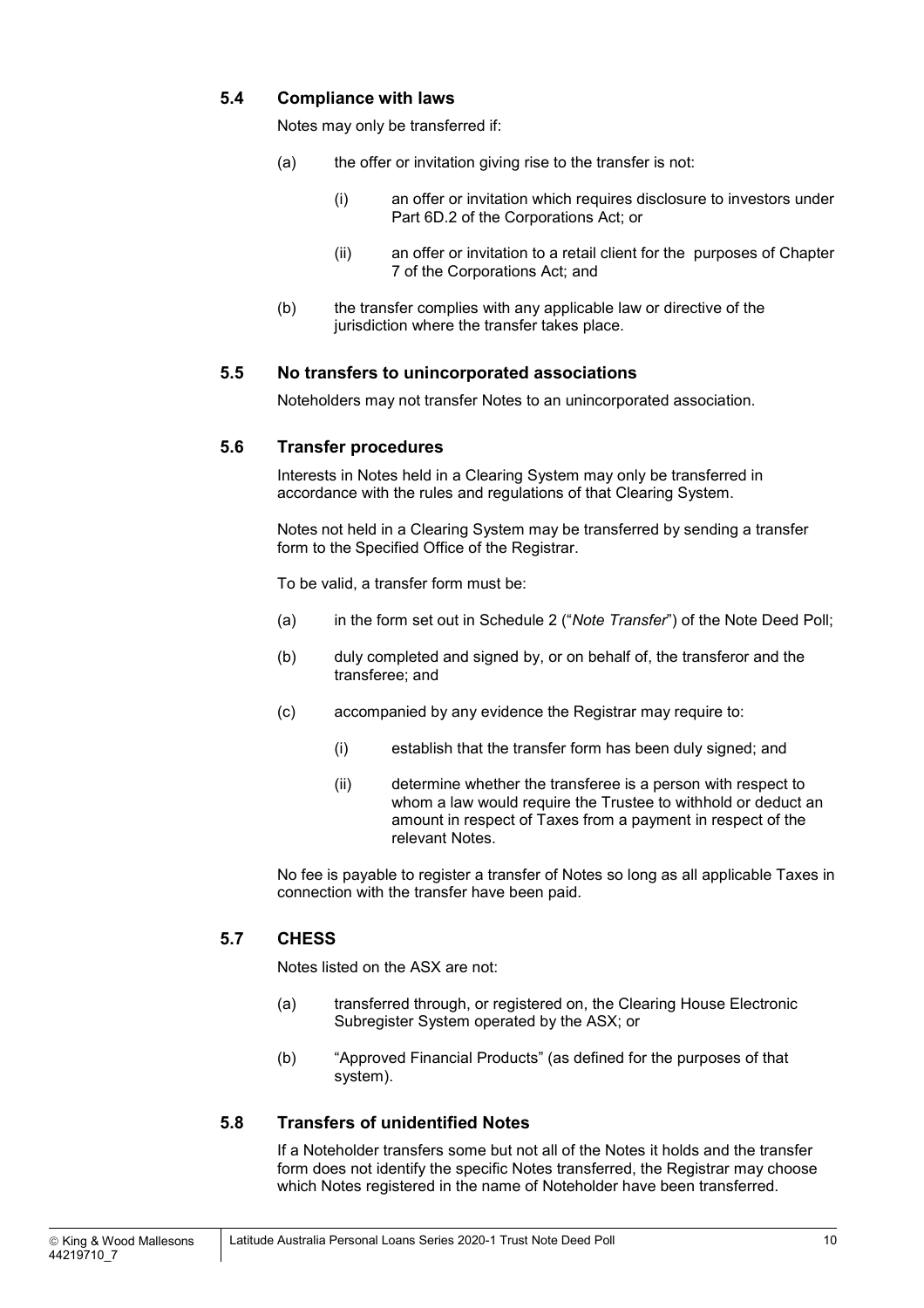However, the aggregate Invested Amount of the Notes registered as transferred must equal the aggregate Invested Amount of the Notes expressed to be transferred in the transfer form.

## **6 Interest**

#### **6.1 Interest on Notes**

- (a) Each Note bears interest on the Invested Amount of that Note until the date on which that Note is redeemed, or taken to have been redeemed, in accordance with condition 8.6 ("*Final Redemption*") as at the Interest Rate applicable to that Note from time to time.
- (b) Interest in respect of a Note:
	- (i) accrues daily from (and including) the first day of an Interest Period for that Note to (but excluding) the last day of that Interest Period; and
	- (ii) is calculated on actual days elapsed and a year of 365 days; and
	- (iii) is payable in arrears on each Payment Date in accordance with the Transaction Documents in respect of the Trust.

#### **6.2 Interest Rate determination**

The Calculation Agent must determine the Interest Rate for the Notes for an Interest Period in accordance with these conditions and the Cashflow Allocation Deed.

The Interest Rate must be expressed as a percentage rate per annum.

#### **6.3 Interest Rate**

The Interest Rate:

- (a) for a Class A-L Note:
	- (i) for each Interest Period ending on or prior to the Step-up Margin Date is the sum of:
		- (A) the relevant Margin; and
		- (B) the Bank Bill Rate; and
	- (ii) for each Interest Period ending after the Step-up Margin Date is the sum of:
		- (A) the relevant Margin;
		- (B) the Step-up Margin; and
		- (C) the Bank Bill Rate.
- (b) for a Class of Notes (other than the Class A-L Notes or the Seller Notes) for each Interest Period is the sum of:
	- (i) the relevant Margin; and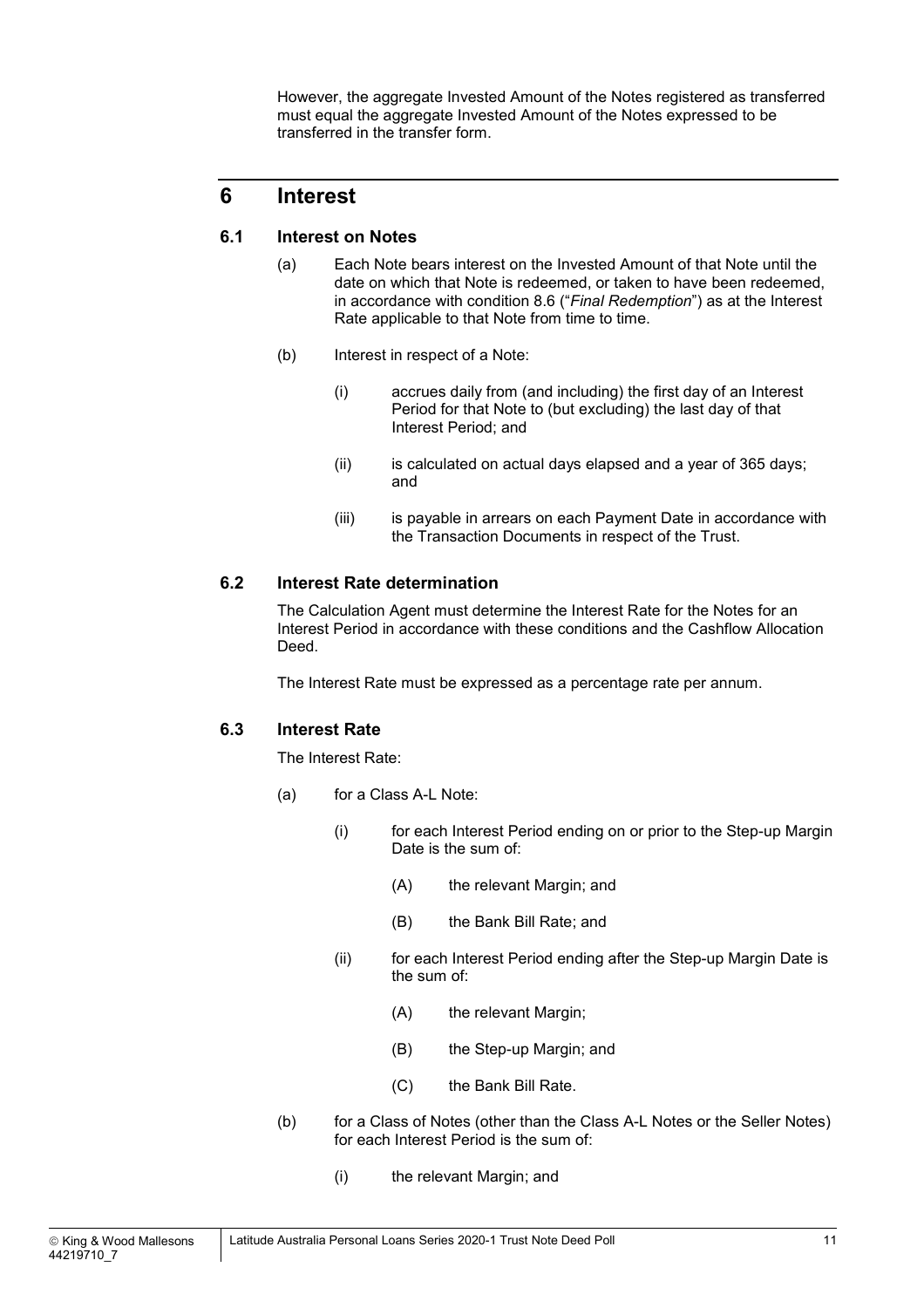- (ii) the Bank Bill Rate; and
- (c) for a Seller Note, is the rate agreed between the Trust Manager and the relevant Seller Noteholder prior to the Closing Date, as notified to the Trustee.

#### **6.4 Calculation of interest payable on Notes**

The amount of interest payable for any Note for any Interest Period is calculated by multiplying:

- (a) the Interest Rate for the Interest Period;
- (b) the Invested Amount of that Note on the first day of that Interest Period after any repayment of principal on that day; and
- (c) the applicable Day Count Fraction.

#### **6.5 Notification of Interest Rate and other things**

If any Interest Period or calculation period changes, the Calculation Agent may amend its determination or calculation of any rate, amount, date or other thing. If the Calculation Agent amends any determination or calculation, it must notify the Trustee and the Trust Manager. The Calculation Agent must give notice as soon as practicable after amending its determination or calculation.

#### **6.6 Determination and calculation final**

Except where there is an obvious error, any determination or calculation the Calculation Agent makes in accordance with these conditions is final and binds the Trustee and each Noteholder.

#### **6.7 Rounding**

For any determination or calculation required under these conditions:

- (a) all percentages resulting from the determination or calculation must be rounded to the nearest ten-thousandth of a percentage point (with 0.00005 per cent. being rounded up to 0.0001 per cent.); and
- (b) all amounts that are due and payable resulting from the determination or calculation must be rounded (with halves being rounded up) to:
	- (i) in the case of Australian dollars, one cent; and
	- $(ii)$  in the case of any other currency, the lowest amount of that currency available as legal tender in the country of that currency; and
- (c) all other figures resulting from the determination or calculation must be rounded to five decimal places (with halves being rounded up).

#### **6.8 Default interest**

If the Trustee does not pay an amount under this condition 6 ("*Interest*") on the due date, then the Trustee agrees to pay interest on the unpaid amount at the last applicable Interest Rate.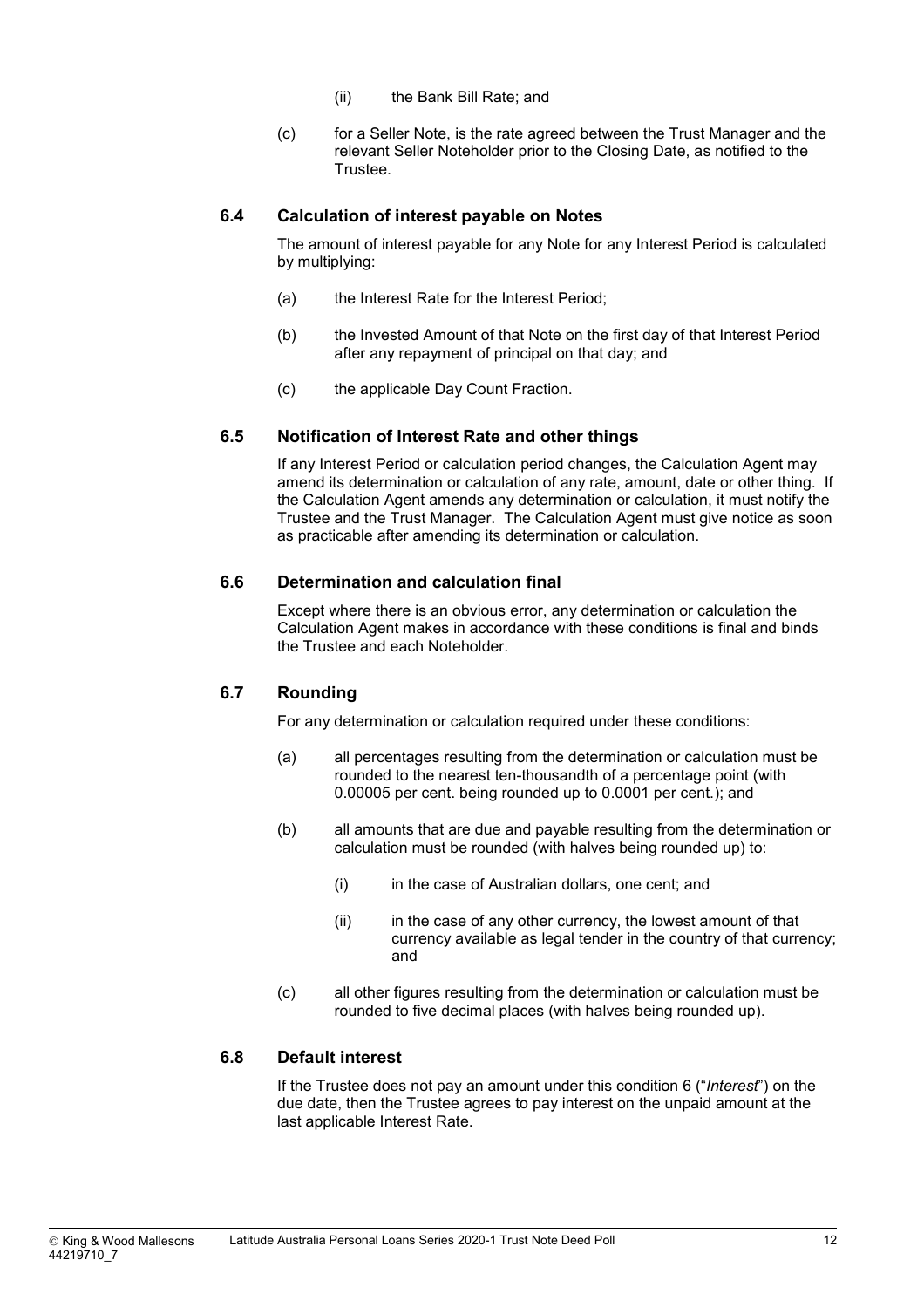Interest payable under this condition accrues daily from (and including) the due date to (but excluding) the date the Trustee actually pays and is calculated using the Day Count Fraction.

## **7 Allocation of Charge-Offs**

The Cashflow Allocation Deed contains provisions for:

- (a) allocating Charge-Offs to the Notes and reducing the Stated Amount of the Notes; and
- (b) reinstating reductions in the Stated Amount of the Notes.

## **8 Redemption**

#### **8.1 Redemption of Notes - Final Maturity**

The Trustee agrees to redeem each Note on the Maturity Date of that Note by paying to the Noteholder the Redemption Amount for the Note. However, the Trustee is not required to redeem a Note on the Maturity Date of that Note if the Trustee redeems, or purchases and cancels the Note before the Maturity Date of that Note.

#### **8.2 Redemption of Notes - Call Option**

- (a) The Trust Manager may (at its option) direct the Trustee to redeem all (but not some only) of the Notes before the Maturity Date and upon receipt of such direction the Trustee must redeem the Notes by paying to the Noteholders the Redemption Amount for the Notes.
- (b) The Trust Manager may only direct the Trustee to redeem the Notes under this condition 8.2 ("*Redemption of Notes – Call Option*") if the proposed redemption date is a Call Option Date. The Trust Manager agrees to direct the Trustee to give notice of the proposed redemption under this condition 8.2 ("*Redemption of Notes – Call Option*"), at least 5 Business Days before the proposed redemption date, to the Registrar and the Noteholders and any stock exchange on which the Notes are listed.

#### **8.3 Redemption for taxation reasons**

- (a) If the Trustee is required under condition 10.2 ("*Withholding tax*") to withhold or deduct an amount in respect of Taxes (excluding any FATCA Deduction) from a payment in respect of a Note, the Trust Manager may (at its option) direct the Trustee to redeem all (but not some only) of the Notes, and upon receipt of such direction, the Trustee must redeem the Notes by paying to the Noteholders the Redemption Amount for the Notes.
- (b) The Trust Manager agrees to direct the Trustee to give notice of the proposed redemption under this condition 8.3 ("*Redemption for taxation reasons*"), at least 15 days before the proposed redemption date, to the Registrar and the Noteholders and any stock exchange on which the Notes are listed.
- (c) For any redemption of Notes under this condition 8.3 ("*Redemption for taxation reasons*"), the proposed redemption date must be a Payment Date.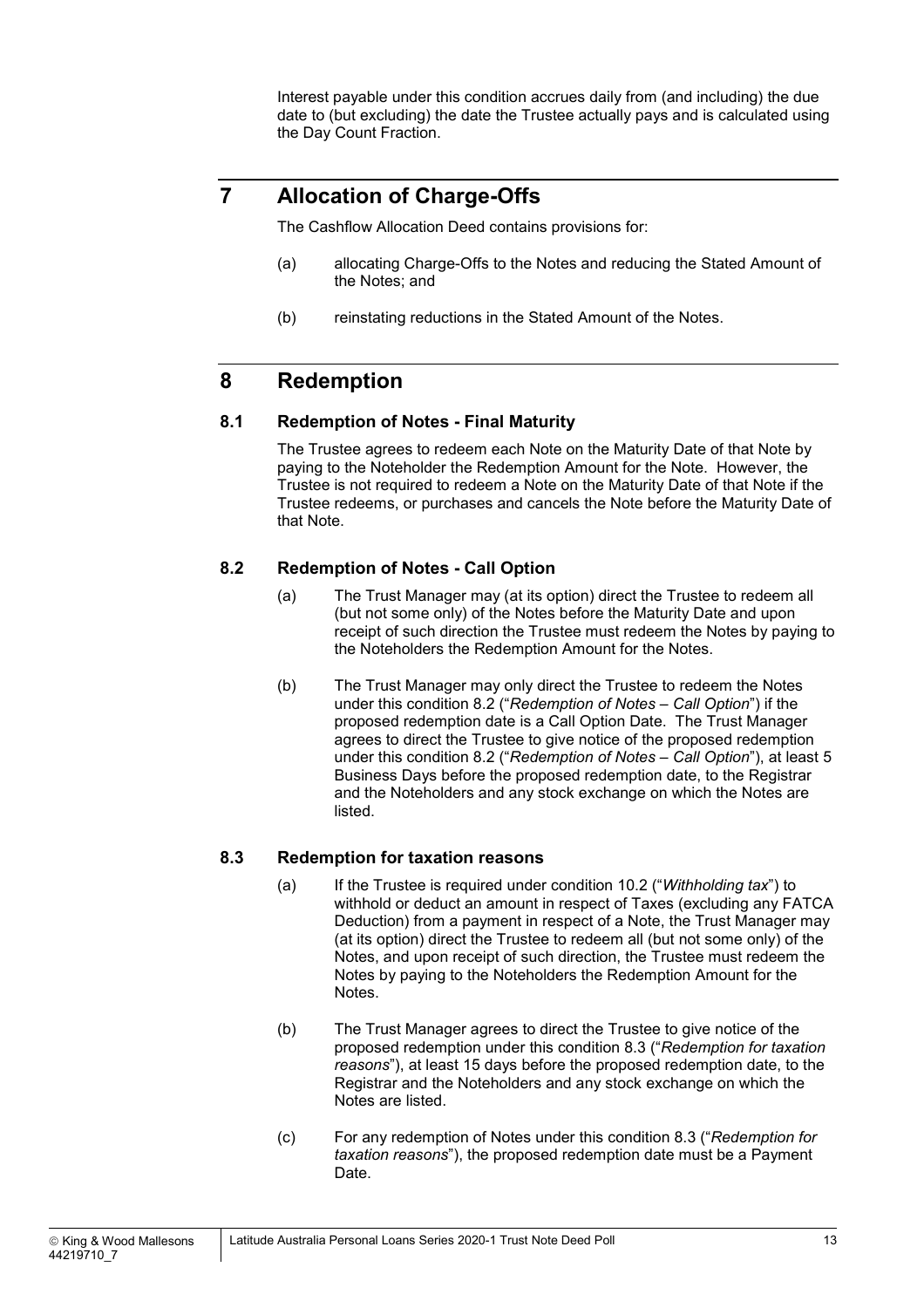#### **8.4 Payment of principal in accordance with Cashflow Allocation Deed**

Payments of principal on each Note will be made in accordance with the Cashflow Allocation Deed.

#### **8.5 Late payments**

If the Trustee does not pay an amount under this condition 8 ("*Redemption*") on the due date, then the Trustee agrees to pay interest on the unpaid amount at the last applicable Interest Rate.

Interest payable under this condition 8.5 ("*Late payments*") accrues daily from (and including) the due date to (but excluding) the date the Trustee actually pays and is calculated using the Day Count Fraction.

#### **8.6 Final Redemption**

A Note will be finally redeemed on the date upon which the Redemption Amount for that Note is paid.

#### **9 Payments**

#### **9.1 Payments to Noteholders**

The Trustee agrees to pay interest and amounts of principal in respect of a Note to the person who is the Noteholder of that Note at close of business on the Record Date in the place where the Note Register is maintained.

#### **9.2 Payments to accounts**

The Trustee agrees to make payments in respect of a Note:

- (a) if the Note is held in a Clearing System, by crediting on the Payment Date, the amount due to the account previously notified by the Clearing System to the Trustee and the Registrar in accordance with the Clearing System's rules and regulations in the country of the currency in which the Note is denominated; and
- (b) if the Note is not held in a Clearing System, subject to condition 9.3 ("*Payments by cheque*"), by crediting on the Payment Date, the amount due to an account previously notified by the Noteholder to the Trustee and the Registrar in the country of the currency in which the Note is denominated.

#### **9.3 Payments by cheque**

If a Noteholder has not notified the Trustee of an account to which payments to it must be made by close of business in the place where the Note Register is maintained on the Record Date, the Trustee may make payments in respect of the Notes held by that Noteholder by cheque.

If the Trustee makes a payment in respect of a Note by cheque, the Trustee agrees to send the cheque by prepaid ordinary post not later than the Business Day immediately before the due date to the Noteholder (or, if two or more persons are entered in the Note Register as joint Noteholders of the Note, to the first named joint Noteholder) at its address appearing in the Note Register at close of business in the place where the Note Register is maintained on the Record Date. Despite the preceding sentence, the Trustee may send a cheque by any other means if directed by the Trust Manager, provided that the Trust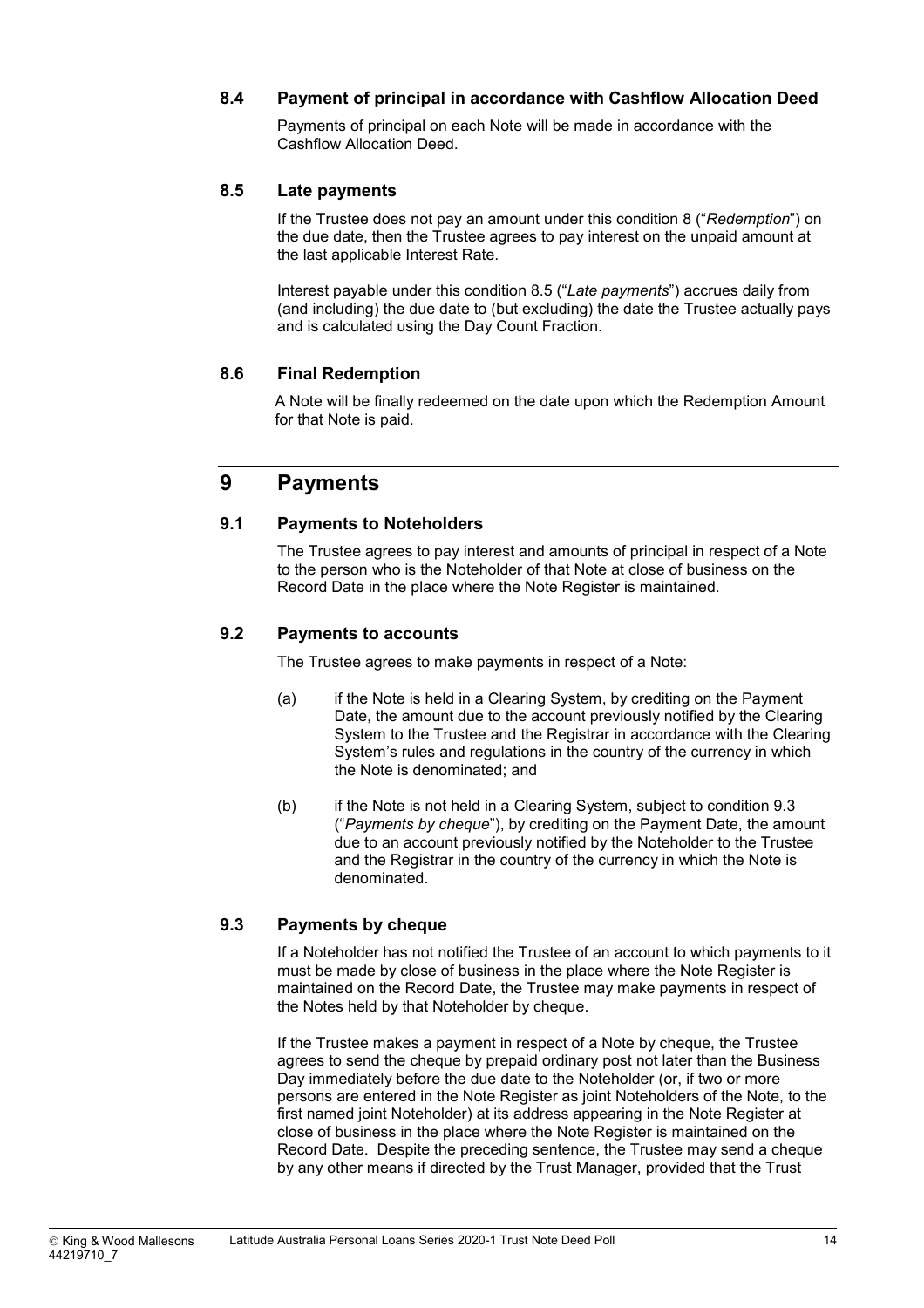Manager has formed the opinion that the cheque will be delivered at the address of the Noteholder by no later than the due date for payment.

Cheques sent to a Noteholder are sent at the Noteholder's risk and are taken to be received by the Noteholder on the due date for payment. If the Trustee makes a payment in respect of a Note by cheque, the Trustee is not required to pay any additional amount (including under condition 8.5 ("*Late payments*")) as a result of the Noteholder not receiving payment on the due date.

#### **9.4 Payments subject to law**

All payments are subject to applicable law. However, this does not limit condition 10 ("*Taxation*").

#### **10 Taxation**

#### **10.1 No set-off, counterclaim or deductions**

The Trustee agrees to make all payments in respect of a Note in full without setoff or counterclaim, and without any withholding or deduction in respect of Taxes, unless such withholding or deduction is required by law.

#### **10.2 Withholding tax**

If a law (including FATCA) requires the Trustee to withhold or deduct an amount in respect of Taxes from a payment in respect of a Note, then (at the direction of the Trust Manager):

- (a) the Trustee agrees to withhold or deduct the amount; and
- (b) the Trustee agrees to pay an amount equal to the amount withheld or deducted to the relevant authority in accordance with applicable law.

The Trustee is not liable to pay any additional amount to the Noteholder in respect of any such withholding or deduction (including, without limitation, any FATCA Deduction).

## **11 Time limit for claims**

A claim against the Trustee for a payment under a Note is void unless made within 10 years (in the case of principal) or 5 years (in the case of interest and other amounts) from the date on which payment first became due.

#### **12 General**

#### **12.1 Role of Calculation Agent**

In performing calculations under these conditions, the Calculation Agent is not an agent or trustee for the benefit of, and has no fiduciary duty to or other fiduciary relationship with, any Noteholder.

#### **12.2 Meetings of Secured Creditors**

The Master Security Trust Deed contains provisions for convening meetings of the Secured Creditors to consider any matter affecting their interests, including any variation of these conditions.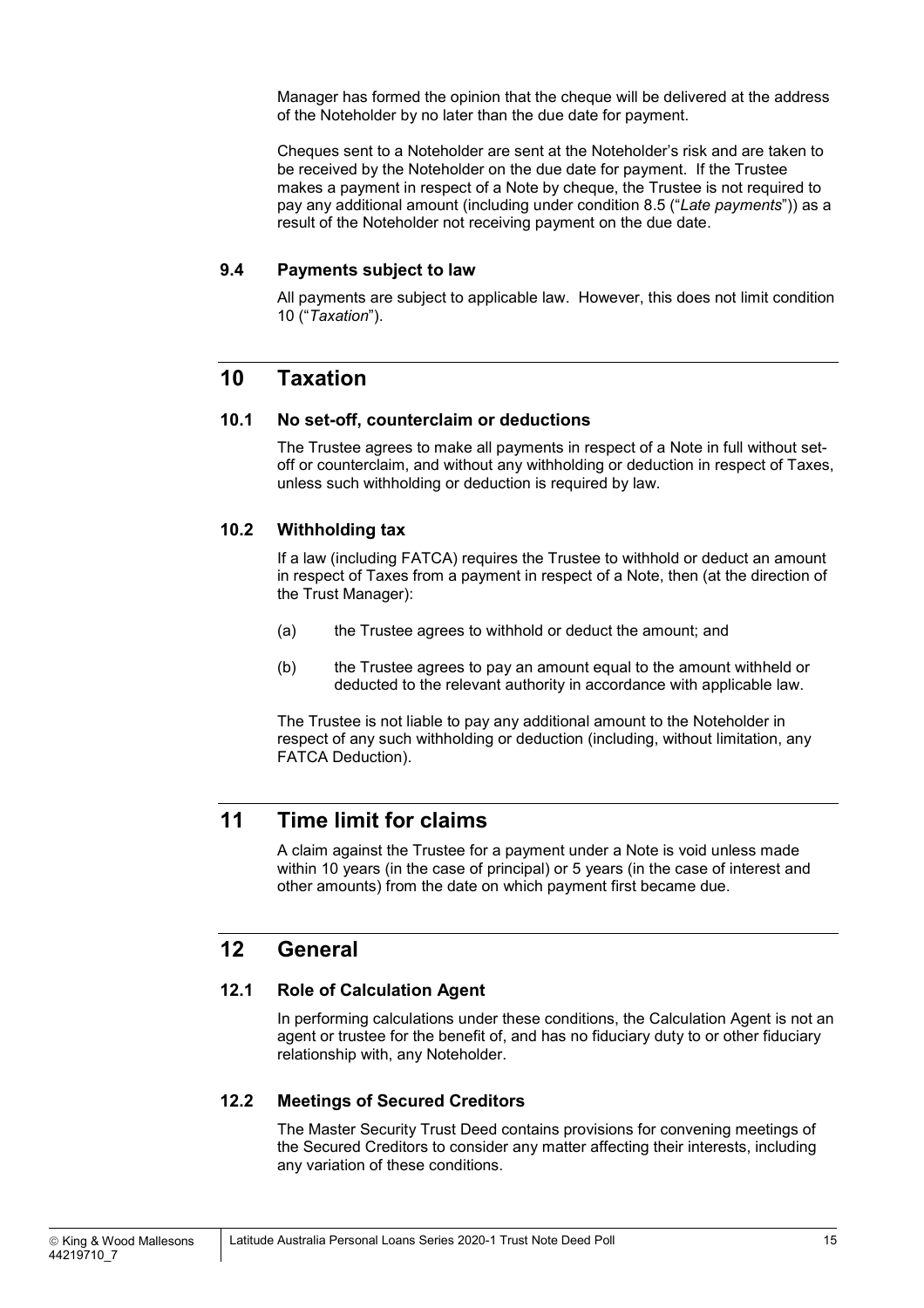## **13 Notices**

#### **13.1 Notices to Noteholders**

All notices and other communications to Noteholders must be in writing and must be:

- (a) sent by prepaid post (airmail, if appropriate) to the address of the Noteholder (as shown in the Note Register at close of business in the place where the Note Register is maintained on the day which is three Business Days before the date of the notice or communication);
- (b) given by an advertisement published in:
	- (i) the Australian Financial Review or The Australian; or
	- (ii) if the Cashflow Allocation Deed specifies an additional or alternate newspaper, that additional or alternate newspaper;
- (c) posted on an electronic source approved by the Trust Manager and generally accepted for notices of that type (such as Bloomberg or Reuters);
- (d) distributed through the Clearing System in which the Notes are held; or
- (e) announced on the ASX (in relation to any Notes that are listed on the ASX).

#### **13.2 When effective**

Communications take effect from the time they are received or taken to be received (whichever happens first) unless a later time is specified in them.

#### **13.3 When taken to be received**

Communications are taken to be received:

- (a) if published in a newspaper, on the first date published in all the required newspapers;
- (b) if sent by post, seven days after posting (or eleven days after posting if sent from one country to another); or
- (c) if posted on an electronic source, distributed through a Clearing System or announced on the ASX, on the date of such posting, distribution or announcement (as applicable).

## **14 Governing law**

#### **14.1 Governing law and jurisdiction**

These conditions are governed by the law in force in Victoria. The Trustee and each Noteholder submit to the non-exclusive jurisdiction of the courts of that place.

#### **14.2 Serving documents**

Without preventing any other method of service, any document in any court action in connection with any Notes may be served on the Trustee by being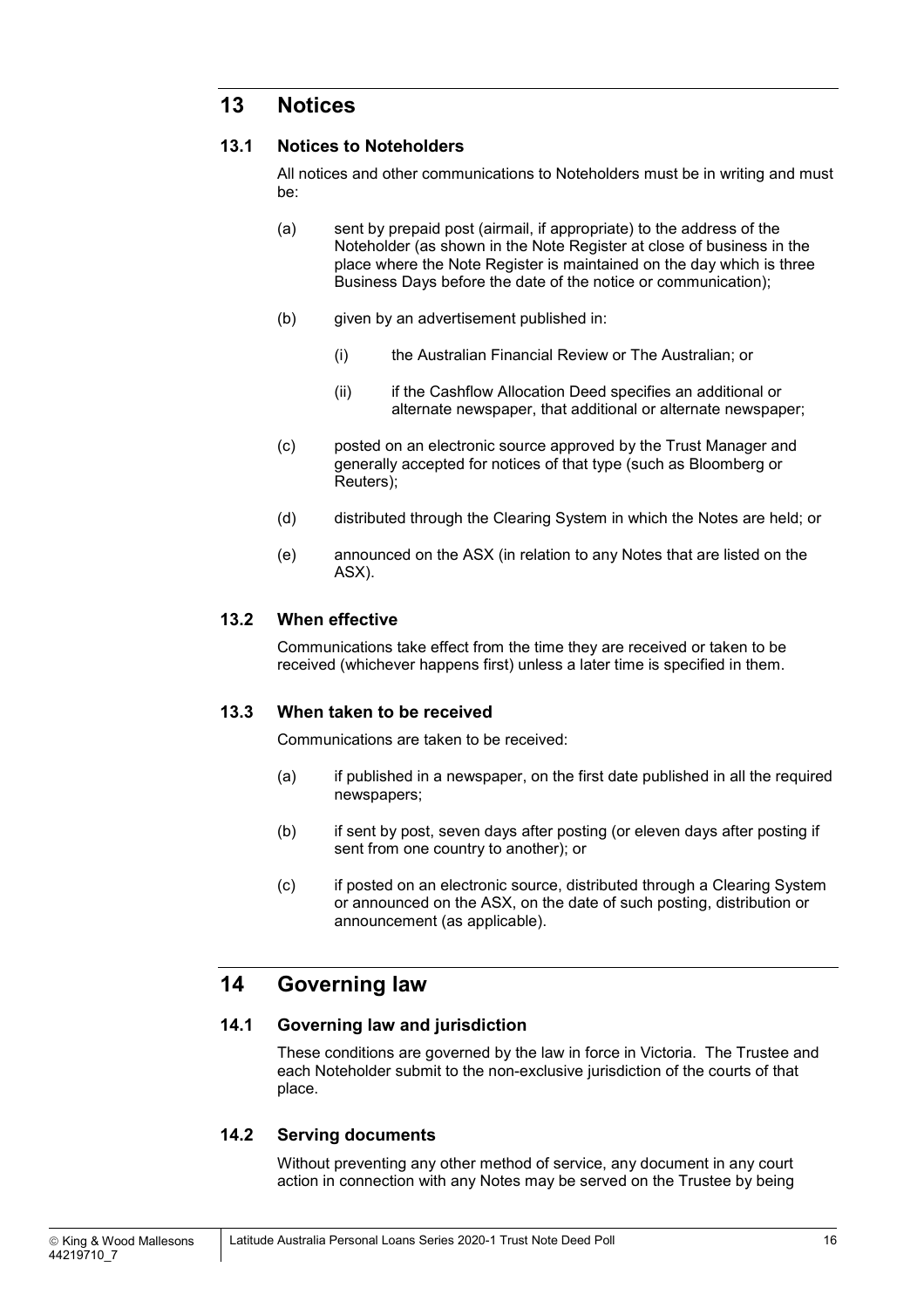delivered to or left at the Trustee's address for service of notices in accordance with clause 3 ("*Notices and other communications*") of the Master Definitions and Construction Deed.

## **15 Limitation of liability**

The Trustee's liability to the Noteholders of the Trust (and any person claiming through or under a Noteholder of the Trust) in connection with this deed poll and the other Transaction Documents of the Trust is limited in accordance with clause 2.1 ("*Trustee*") of the Master Definitions and Construction Deed.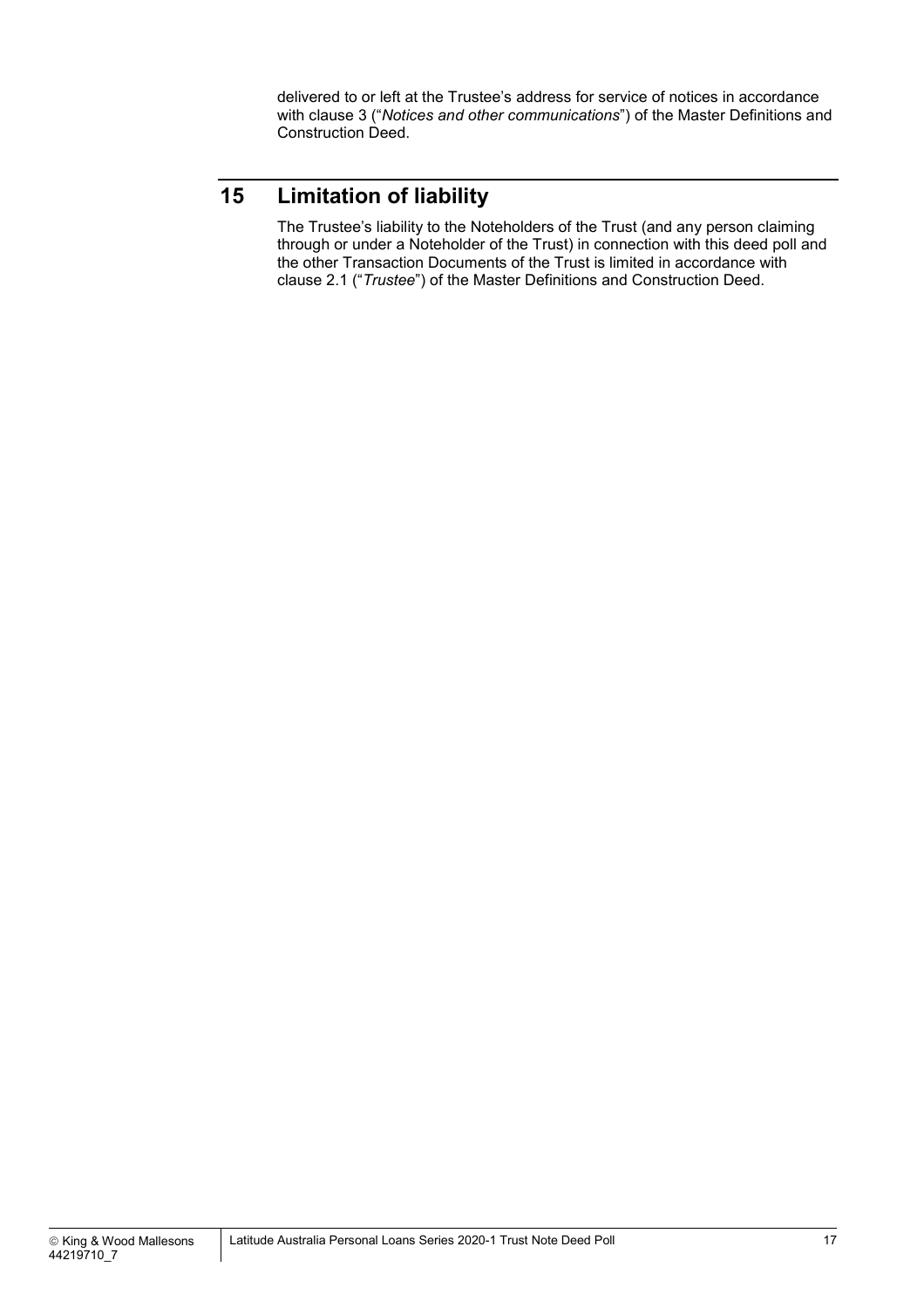Schedule 2 - Note Transfer

#### **NOTE TRANSFER FORM**

| <b>FULL NAME OF</b><br><b>TRUST OR</b><br><b>TRUSTEE</b> | Trust:<br>Trustee:  |                   |                                                                                             |
|----------------------------------------------------------|---------------------|-------------------|---------------------------------------------------------------------------------------------|
| <b>DESCRIPTION</b><br>OF NOTES                           | Class [*] Notes     | <b>Fully Paid</b> |                                                                                             |
|                                                          | quantity:<br>words: | figures:          |                                                                                             |
| <b>FULL NAME OF</b><br><b>TRANSFEROR</b>                 |                     |                   |                                                                                             |
| <b>TOTAL</b><br><b>PURCHASE</b><br><b>PRICE</b>          | A\$                 |                   | Date of Purchase                                                                            |
| <b>FULL NAME OF</b><br><b>TRANSFEREE</b>                 |                     |                   |                                                                                             |
| <b>TFN OR ABN OF</b><br><b>TRANSFEREE</b>                |                     |                   |                                                                                             |
| <b>ADDRESS OF</b><br><b>TRANSFEREE</b>                   |                     |                   |                                                                                             |
| <b>REGISTRATION</b><br><b>REQUEST</b>                    |                     |                   | Please register the transfer of the above named Notes from the Transferor to the Transferee |

I, the Transferor and the registered holder of the above Notes, for the consideration stated, transfer the above named Notes to the Transferee, free from all encumbrances. I warrant that I am legally authorised and entitled to transfer the Notes.

I, the Transferee, hereby accept the Notes. I agree to be bound by the terms of the Note Deed Poll (including the Conditions), the Master Trust Deed, the Cashflow Allocation Deed and the other Transaction Documents on being registered as the holder of the Notes.

| <b>EXECUTION</b><br>BY<br><b>TRANSFEROR</b><br>DATE EXECUTED |  |
|--------------------------------------------------------------|--|
| <b>EXECUTION</b>                                             |  |
| BY<br><b>TRANSFEREE</b>                                      |  |
| DATE EXECUTED                                                |  |